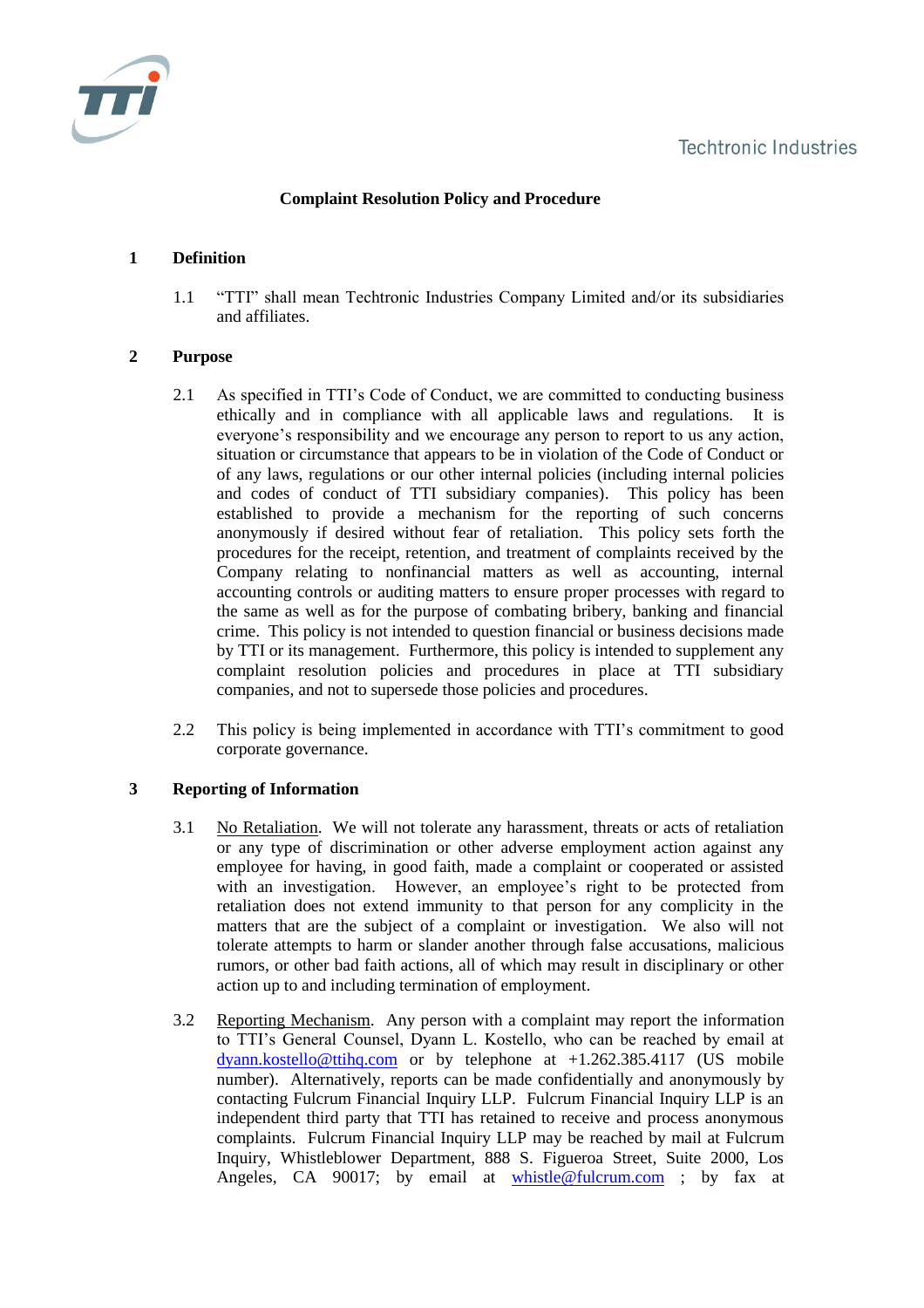

+1.213.891.1300 (US fax line) and by telephone at +1.800.831.2735 (US/Canada toll free number) /+800.906.149 (Hong Kong toll free number) / +4001.204954 (PRC toll free number)  $/ + 1.800.253.342$  (Australia toll free number)  $/ +$ 0800.918411 (France toll free number) / + 0800.723.6230 (Germany toll free number) / + 0808.189.1255 (UK toll free number) / +800.788.983 (Italy toll free number) / +900.808.614 (Spain toll free number) / +1.800.681.9276 (Mexico toll free number).

- 3.3 Confidentiality/Anonymity. All complaints will be handled in accordance with the procedures set forth in this policy. The identity of anyone making a complaint or reporting information will be kept confidential to the fullest extent permitted by law. It should be noted, however, that in some cases it may not be possible to proceed with or properly conduct an investigation if the complainant is not identified, because it may be difficult or impossible to ask appropriate follow-up questions, locate relevant documents, or otherwise fully assess the situation. All complaints will be processed in accordance with the procedures set forth in this policy, anonymous or not. Consideration will be given to the seriousness of the subject matter and the credibility of the report and with respect to anonymous complaints, the likelihood of being able to investigate and confirm or refute the report from alternative sources. Further, the Company will take all technical and organizational measures in order to preserve the security of the information and related personal data when it is collected, processed and stored.
- 3.4 Content of Reports or Complaints. To assist TTI in conducting the most effective investigation possible, when making a report, provide facts rather than speculation and include as much information as possible, including the names of any persons believed to have witnessed the activities or events complained of; the names of all persons involved in the activities; any documents believed to exist that would tend to prove the subject matter complained of; and the dates of any events that form part of the subject matter of the report.

#### **4 Procedure for Processing Complaints**

4.1 Intake and Initial Evaluation. All information reported will be recorded in an initial intake report prepared by the person to whom the report is made, either the General Counsel or Fulcrum Financial Inquiry LLP. The General Counsel will receive the report and will then conduct an initial evaluation of the seriousness and nature of the matter to determine the appropriate scope of the investigation and the appropriate party or parties to conduct it, unless the report concerns the General Counsel, in which case it will be referred to the Group CFO who will then conduct the initial evaluation and determine the appropriate scope of the investigation and the appropriate party or parties to conduct it. In addition, all legal and regulatory requirements in the jurisdictions in which the Company does business will be followed, including, when the information is reported through Fulcrum Financial Inquiry LLP and relates to an individual residing in the European Union, the individuals that are the subject of the report (the "Accused Data Subject(s)") will be advised as soon as possible of (1) the facts he/she is accused of, (2) the entity of the TTI group that is responsible for the complaint reporting scheme concerned, (3) the individuals or departments which may receive the report within the Company or in other entities of the TTI group and (4) how to exercise his/her rights of access and rectification.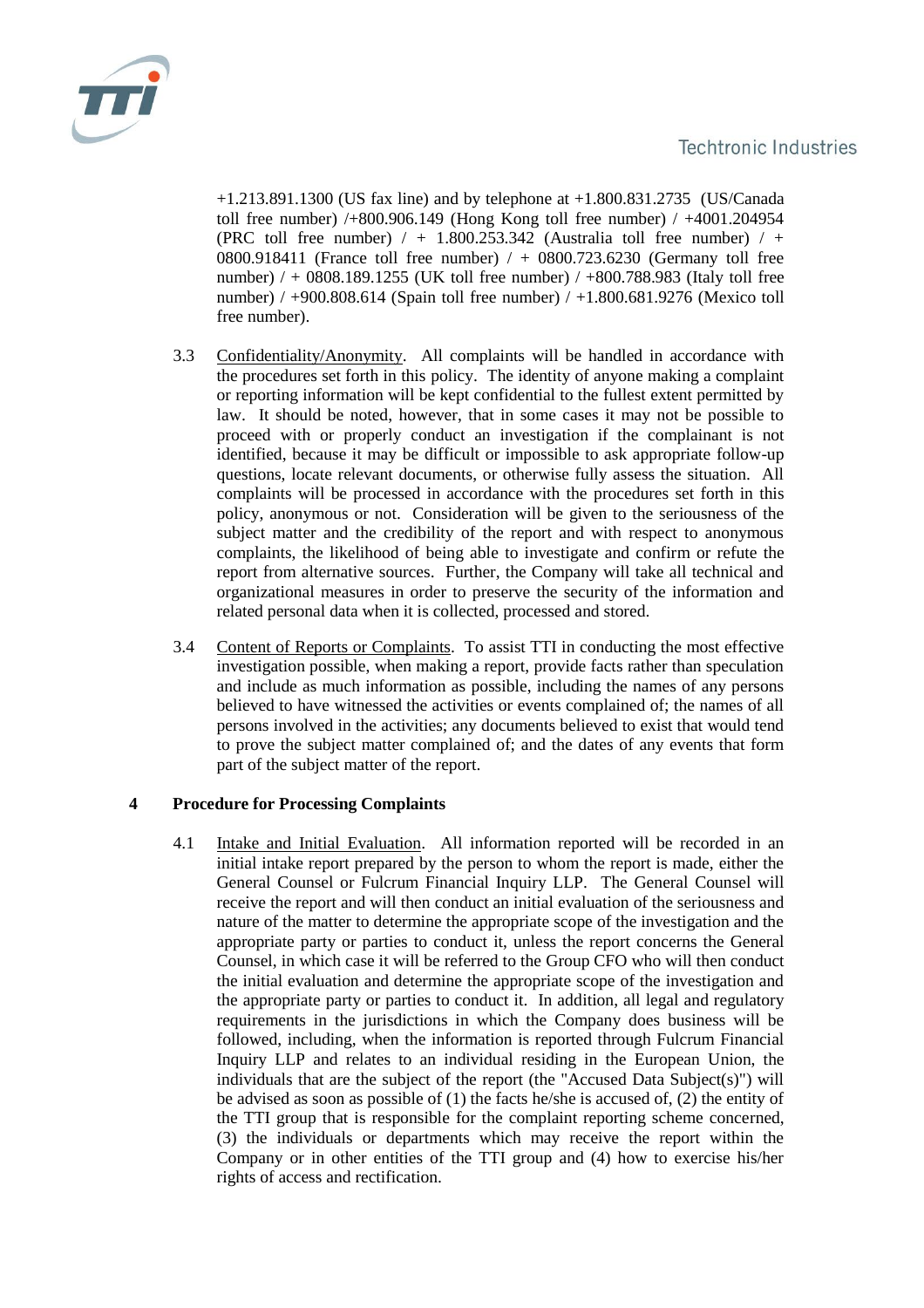

4.2 Preliminary Inquiry. After the General Counsel receives the reported information and determines that further inquiry is needed, inquiry will be conducted to determine the basic facts relevant to the information reported. This inquiry will be conducted by the Legal Department, and if necessary or appropriate, and to the extent permitted under applicable regulatory requirements, in cooperation with the Internal Audit and/or Human Resources Departments and/or such other internal personnel or external advisors as are determined appropriate by the General Counsel. All information and related personal data are only collected, processed and stored for the explicit purposes as specified under II above, and are processed in strict line with the principle of proportionality in an adequate, relevant and nonexcessive manner.

If it is determined that information reported relates to any of the following, the information will be reported to the Audit Committee, and the information will be investigated as provided in Section 4.3 below: (1) accounting, internal accounting controls, or auditing matters, as well as combating bribery, banking and financial crime, or (2) any fraud, whether or not material, that involves management or other employees who have a significant role in internal controls.

If, after the preliminary fact finding inquiry, the General Counsel determines that the issue requires further inquiry, and the issue does not relate to one of the matters to be reported to the Audit Committee as discussed above, the matter will be further investigated as provided in Section 4.4 below.

If, after the preliminary fact finding inquiry, the General Counsel determines that the issue can be resolved without any further inquiry, a written report summarizing the preliminary inquiry and the resolution of the issue will be prepared by the Legal Department, as more fully discussed in Section 4.5 below.

- 4.3 Audit Committee Investigations. The Audit Committee will review any information referred to it and will decide upon an appropriate investigation, taking into account such information as it deems relevant to that decision including any recommendations from the General Counsel and/or the Director of Internal Audit. The Audit Committee may refer the information to appropriate management personnel or other internal resources for investigation or may retain outside advisors to conduct an investigation. The fees and expenses of any outside advisors will be paid by the entity to which the investigation relates. After the conclusion of an investigation, a written report summarizing the investigation will be delivered to the Audit Committee by the investigating party and the Audit Committee will determine the appropriate action to be taken with respect to the information reported.
- 4.4 Legal Department Investigations. With respect to any information requiring further investigation that is not referred to the Audit Committee, the General Counsel will review the information and authorize an appropriate investigation. The General Counsel may refer the information to appropriate management personnel or other internal resources for investigation or may retain outside advisors to conduct an investigation. The fees and expenses of any outside advisors will be paid by the entity to which the investigation relates. After the conclusion of an investigation, a written report summarizing the investigation will be delivered to the General Counsel by the investigating party, and the General